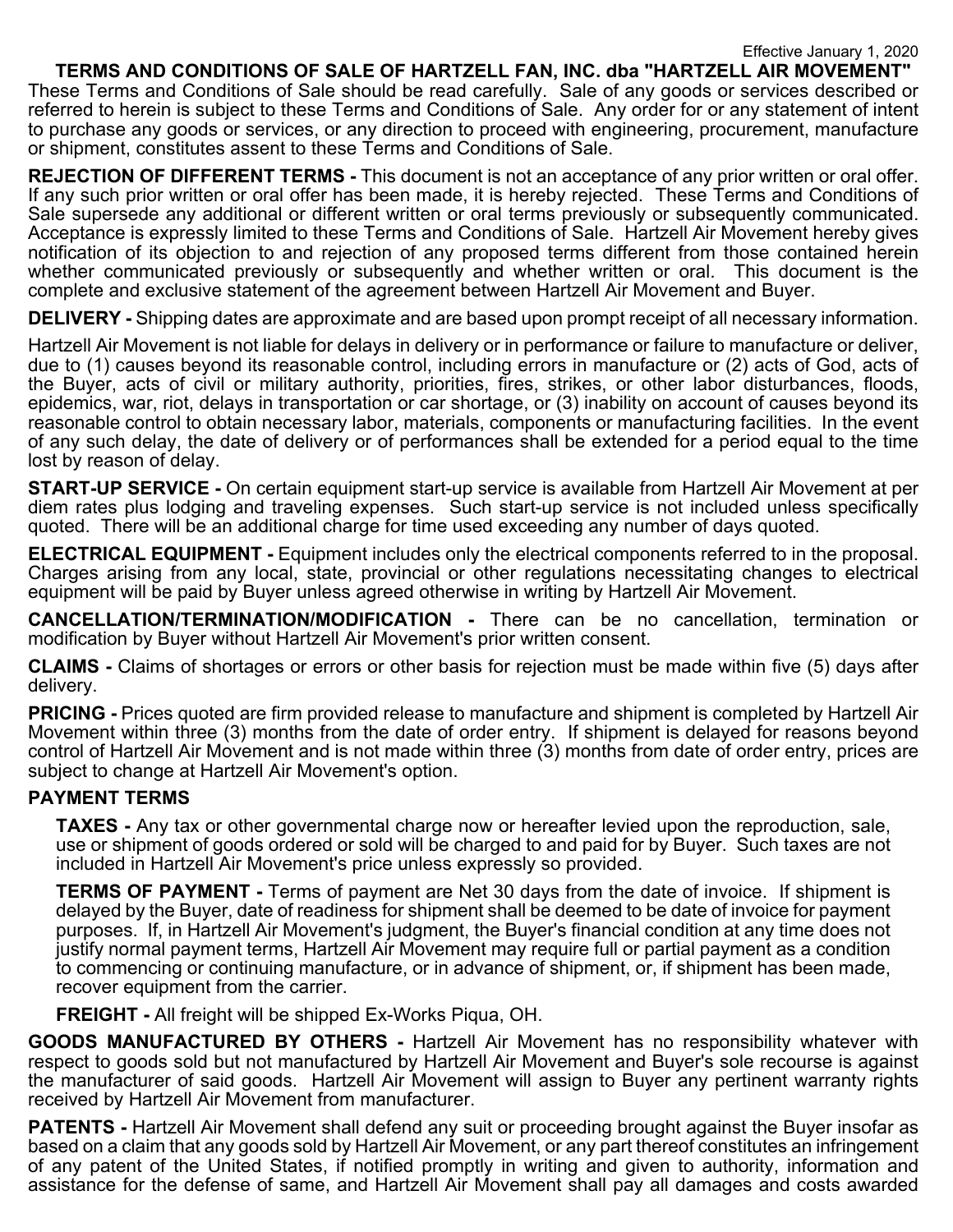therein against the Buyer. In case said Hartzell Air Movement goods, or any part thereof, is in such suit held to constitute infringement and the use of said goods is enjoined, Hartzell Air Movement shall, at its own expense and at its option, either procure for the Buyer the right to continue using said goods; or replace same with non-infringing equipment; or modify it so they become non-infringing; or remove said goods and refund purchase price and the transportation and installation costs thereof. The foregoing states the entire liability of Hartzell Air Movement for patent infringement.

The preceding paragraph shall not apply to any goods or any part thereof not manufactured by Hartzell Air Movement or to any goods or any part thereof, manufactured to Buyer's design, nor for any use to which any such goods may be put as a part of any system, mechanism or process covered by patent rights of others. As to such goods or any part thereof, Hartzell Air Movement assumes no liability whatsoever for patent infringement. If any claim is asserted against Hartzell Air Movement that products manufactured by Hartzell Air Movement in compliance with Buyer's specifications or design infringes on any United States patent or copyright, then the buyer shall defend and indemnify Hartzell Air Movement for any damages and costs.

**INTELLECTUAL PROPERTY -** The design, performance information, construction detail of Hartzell Air Movement goods or any part thereof, is proprietary, and remains the valuable property of Hartzell Air Movement. Buyer agrees not to copy or duplicate the goods or any part thereof, or information related thereto provided without express written authorization from Hartzell Air Movement.

**LIMITED WARRANTIES -** Hartzell Air Movement warrants to Buyer that any goods to be delivered hereunder will be produced in compliance with the requirements of the Fair Labor Standards Act of 1938 as amended.

Hartzell Air Movement also warrants to Buyer its goods to be free from defects in workmanship and material under normal use and service for two (2) years after tender of delivery by Hartzell Air Movement. Subject to the following limitations and conditions, the warranty will be extended to five (5) years after tender of delivery, if Buyer registers the product on-line at www.hartzellairmovement.com/five-year-warranty within ninety (90) days after tender of delivery. If the five (5) year warranty applies, applicability of the warranty to any claim arising after two (2) years after tender of delivery is conditioned upon Buyer providing to Hartzell Air Movement maintenance records (prepared contemporaneously with the performance of the maintenance) demonstrating that the product has been maintained (from the time of tender of delivery to the time the warranty claim arises) in accordance with Hartzell Air Movement's Installation, Operation and Maintenance Manual.

Goods manufactured by a third party ("Third Party Product") may constitute, contain, be contained in, incorporated into, attached to or packaged together with, the goods manufactured by Hartzell Air Movement, including but not limited to, motors. Third Party Products are not covered by foregoing warranty. For the avoidance of doubt, SELLER MAKES NO REPRESENTATIONS OR WARRANTIES WITH RESPECT TO ANY THIRD-PARTY PRODUCT, INCLUDING ANY (a) WARRANTY OF MERCHANTABILITY; (b) WARRANTY OF FITNESS FOR A PARTICULAR PURPOSE; (c) WARRANTY OF TITLE; OR (d) WARRANTY AGAINST INFRINGEMENT OF INTELLECTUAL PROPERTY RIGHTS OF A THIRD PARTY; WHETHER EXPRESS OR IMPLIED BY LAW, COURSE OF DEALING, COURSE OF PERFORMANCE, USAGE OF TRADE, OR OTHERWISE.

The only warranty applicable to a Third Party Product is the warranty, if any, of the manufacturer of the Third Party Product. Hartzell Air Movement will provide to Buyer information regarding submission of a warranty claim to the manufacturer of a Third Party Product, but Hartzell Air Movement does not represent or assure that the warranty, if any, of the manufacturer of the Third Party Product.

Any extension of any applicable warranty period beyond that indicated above is effective only if the extension is granted by Hartzell Air Movement in writing. No warranty extends to future performance of goods, and any claim for breach of warranty or otherwise accrues upon tender of delivery.

Replacement of belts and other parts as a result of ordinary wear and tear is not covered by this warranty and is the responsibility of the Buyer.

The foregoing constitute Hartzell Air Movement's sole and exclusive warranties and are in lieu of all other warranties, whether written, oral, express, implied or statutory.

**LIMITATION OF LIABILITY FOR BREACH OF WARRANTY -** Hartzell Air Movement's obligation for any breach of warranty is limited to repairing or replacing, at its option, without cost to Buyer at its factory any goods which shall, within such a warranty period, be returned to it with transportation charges prepaid, and